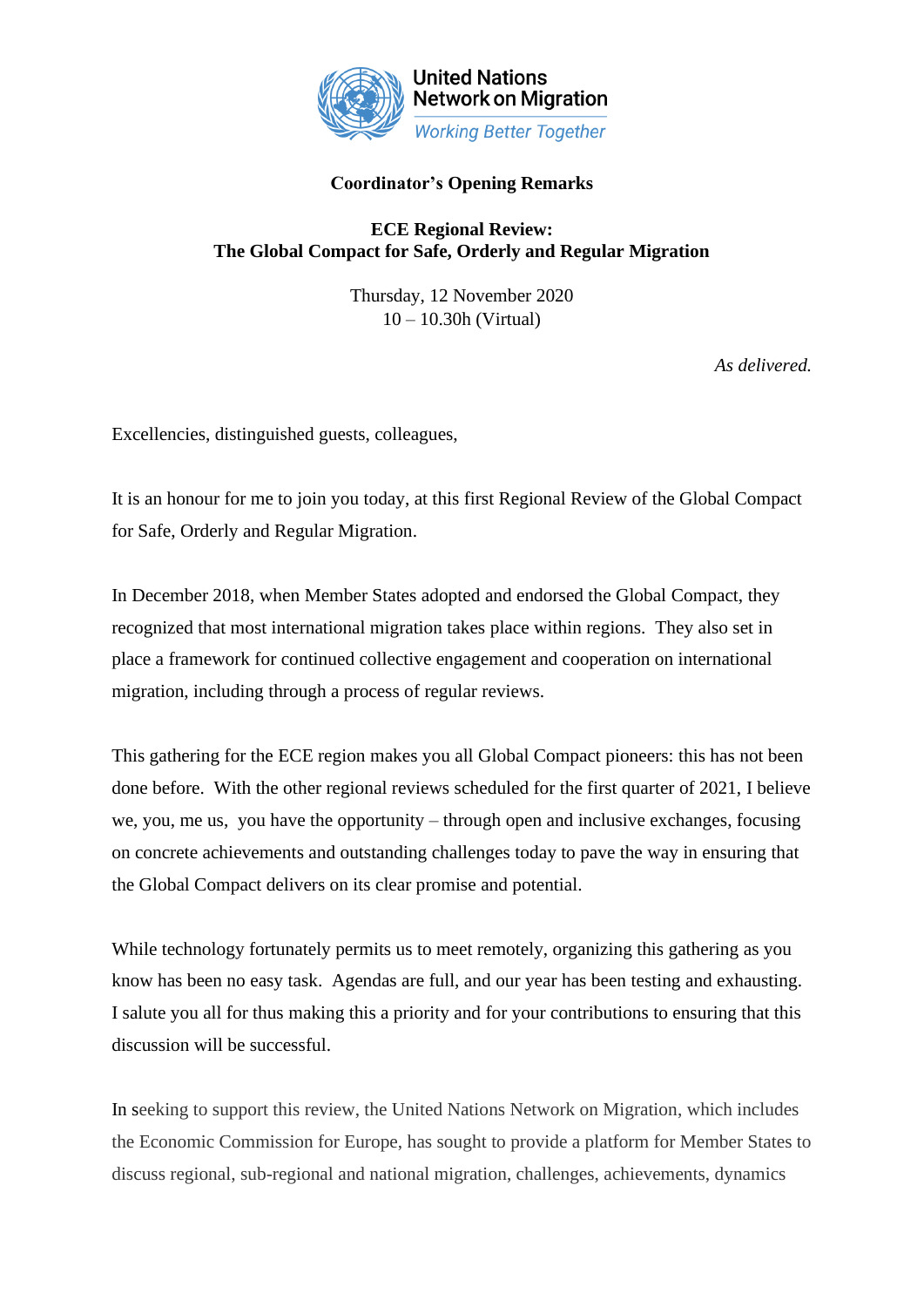and trends, against the commitments of the Compact, while also bringing in the expertise of both the UN system and stakeholders.

Indeed, I am particularly pleased that this regional review has been preceded by a multistakeholder consultation, the main findings from which will be shared with you shortly. Such consultations not only remain true to the diversity of our stakeholder partners, but are also a recognition that progress on implementing the Global Compact will not be achieved without their active engagement. This is one element in our collective commitment to ensuring that the whole-of-society approach is central to all aspects of Global Compact implementation, follow-up and review.

## Excellencies,

The Global Compact marks a significant milestone in multilateralism: the principal text by which to guide Member States' collective efforts to improve international cooperation on migration to benefit governments, communities and primarily migrants themselves. Grounded in international law, aligned with the 2030 Agenda for Sustainable Development, and supported by core guiding principles, the Global Compact not only examines migration in all its dimensions, but also incorporates wide-ranging partnerships both within governments and throughout society.

Throughout the Compact, Member States have stressed that cooperation and dialogue can take place at all levels – local, country, regional and global – recognizing that no State's migration priorities can be achieved in isolation.

It recognizes, too, that going forward we should build on expertise already garnered, and on those institutions and fora, which have been built up in past years dedicated to furthering the pursuit of migration that is safe, orderly and regular.

Indeed, the Compact's true impact is and will be measured by how its 23 objectives and guiding principles are being applied in daily practice for the tangible benefit of migrants and host communities.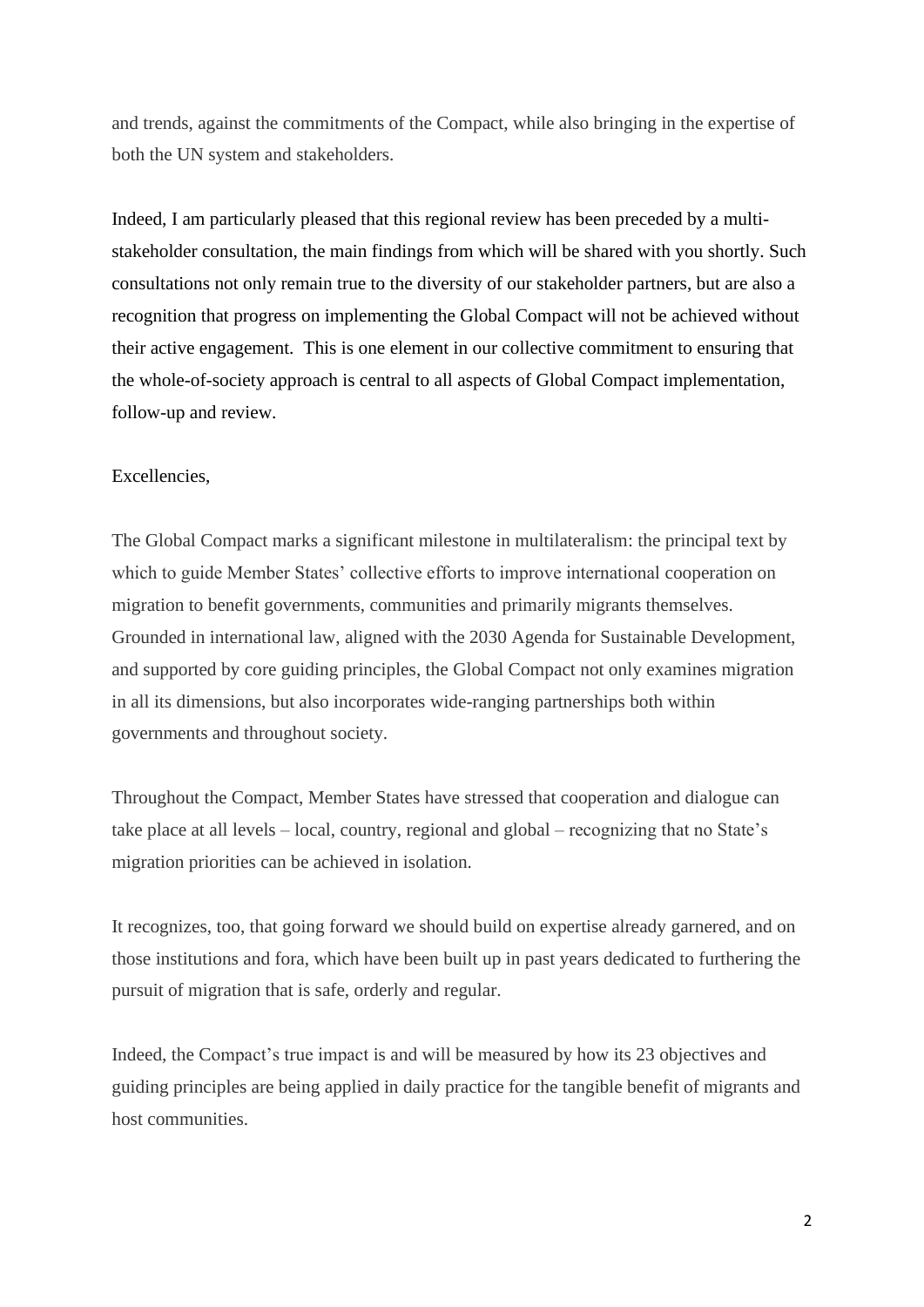As we embark on these regional reviews, we keep in mind their central purpose to, in the words of the Global Compact, 'effectively inform each edition of the International Migration Review Forum' that will take place for the first time in 2022 under the auspices of the General Assembly.

This requires us to look at the reviews not as static events but rather ensure that they launch – or contribute to – a multi-layered, ongoing discourse on the implementation of the Global Compact. It is our hope that these reviews stimulate further deliberation – at all levels and in different configurations – building on the submissions sent in and discussions over the next two days to further our understanding as to how best we realize our collective commitments in this field.

I believe we are on the cusp of seeing significant progress in realizing the goals of the Compact. As the Secretary-General of the UN will describe in his first report on the Global Compact's implementation, to be launched on the 1 December, this framework, despite challenges, we do recognize that – this framework is laying down strong roots.

National implementation plans are being developed; promising actions inspired by the Compact are being put in place; the Migration Multi-Partner Trust Fund has financed its first six joint programmes; and UN-wide migration coordination structures are being set up at regional and national levels.

While progress might not be linear, I do recognize that, it is there clearly to be discerned.

Particularly promising has been the positive response to our call for Global Compact 'Champions'. Now representing all regions, these Champions – a group that by the way we hope to expand – supported by the UN Migration Network , are poised to build on the positive examples to date, strengthen our peer-to-peer learning, and build ever increasing momentum behind the Compact.

### Excellencies,

We cannot review the implementation of the Global Compact without also reflecting on the impact of COVID-19.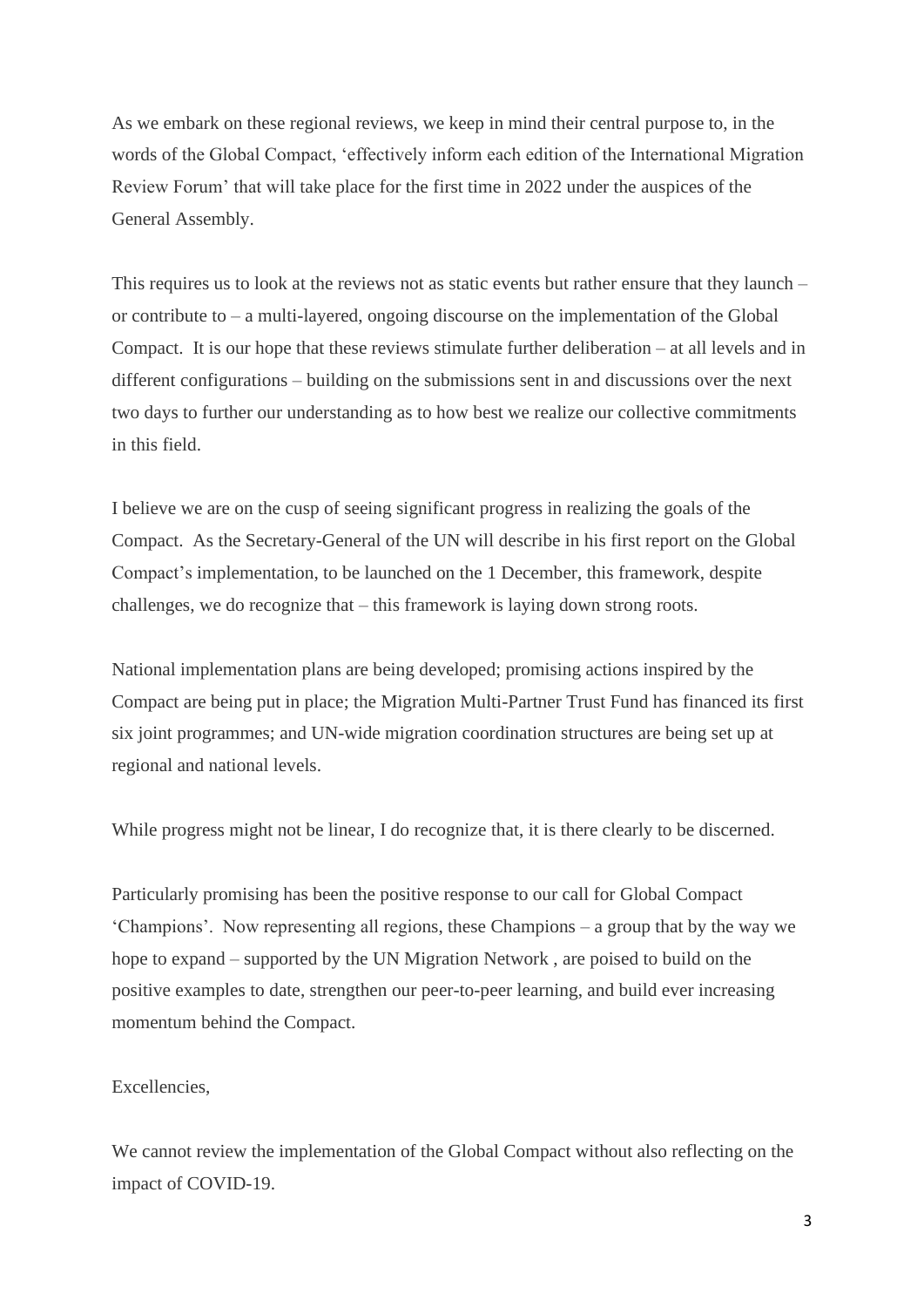While the pandemic is not a crisis of migration, it nevertheless has fundamentally impacted mobility and migrants' human rights, and raised unexpected policy challenges for governments everywhere: both exacerbating vulnerabilities migrants face – often at the cost of their lives, freedom, livelihood, health and employment – while at the same time opening up space for new, rights-based and gender responsive solutions.

For example, we are seeing states implement alternatives to immigration detention, ensure inclusion of health services to migrants regardless of migration status, and extend residence and work permits during the pandemic. The pandemic is also highlighting the key contributions of migrants to the provision of services such as frontline migrant health workers, upending previous notions of what constitutes essential work.

This regional review thus also offers a first opportunity for Member States and other key stakeholders to come together not only to discuss and evaluate how to strengthen regional cooperation on migration but to do so within this new context, highlighting the adaptability – the relevance – of the Compact to all contexts.

To this end, let us examine how the objectives and actions outlined in the Global Compact can guide regions in developing inclusive COVID-19 preparedness, prevention, response and recovery measures that protect human and labour rights, promote health, keep the world safe and protect the vulnerable and enhance the positive, development effects of human mobility.

### Excellencies,

As the Global Compact progresses from birth to infancy, and as we put in place the structures that allow us to discuss its progress, we should not let lose sight of our central goal.

By that I mean that while it is a truism that each region presents its own, unique migration dynamics, this should not obscure the fact that, in essence, we are talking about the welfare of communities and the rights and dignity of individuals: of how we wish to structure ourselves, in line with our legal obligations, for the benefit of all.